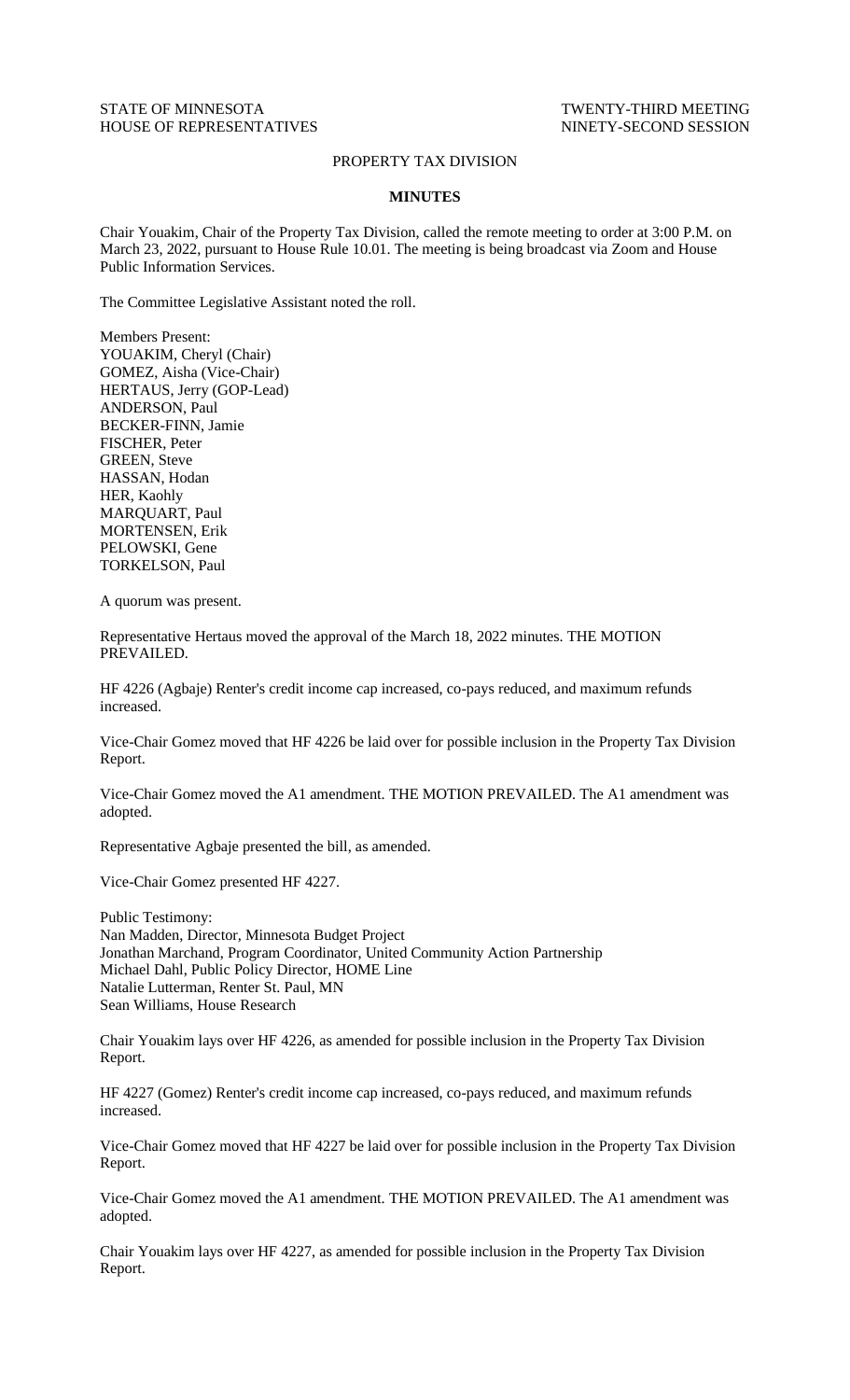Representative Hertaus assumed the gavel at 3:32 P.M.

HF 4082 (Youakim) Hopkins Tax Increment Financing District No. 2-11 special rules amended.

Chair Youakim moved that HF 4082 be laid over for possible inclusion in the Property Tax Division Report.

Chair Youakim presented the bill.

Public Testimony: Kersten Elverum, Director of Planning & Development, City of Hopkins Stacie Kvilvang, Ehlers and Associates

Representative Hertaus lays over HF 4082 be laid over for possible inclusion in the Property Tax Division Report.

Chair Youakim assumed the gavel at 3:43 P.M.

HF 4399 (Sandstede) County program aid appropriation increased.

Representative Marquart moved that HF 3493 be laid over for possible inclusion in the Property Tax Division Report.

Chair Youakim corrected the previous bill motion number from HF 3493 to HF 4399.

Representative Marquart moved that HF 4399 be laid over for possible inclusion in the Property Tax Division Report.

Representative Sandstede presented the bill.

Public Testimony: Matt Hilgart, Association of Minnesota Counties Matt Massman, Minnesota Inter-County Association Todd Patzer, Lac Qui Parle County Commissioner Mike Jugovich, St. Louis County Commissioner

Chair Youakim lays over HF 4399 for possible inclusion in the Property Tax Division Report.

HF 4127 (Hanson, J.) Savage; tax increment financing district special rules amended.

Representative Marquart moved that HF 4127 be laid over for possible inclusion in the Property Tax Division Report.

Representative Hanson presented the bill.

Public Testimony: Brian Weisberg, Prior Lake Aggregates Brad Larson, City Administrator, City of Savage

Chair Youakim lays over HF 4127 for possible inclusion in the Property Tax Division Report.

HF 4297 (Bernardy) Fridley Tax Increment Financing District No. 20 special rules established.

Representative Marquart moved that HF 4297 be laid over for possible inclusion in the Property Tax Division Report.

Representative Marquart moved the DE3 amendment. House Research gave an overview of the DE3 amendment. THE MOTION PREVAILED. The DE3 amendment was adopted.

Representative Bernardy presented the bill, as amended.

Public Testimony: Stephen Eggert, City Council Member, City of Fridley James Casserly, Legal Counsel, Monroe Moxness Berg Law Firm

Chair Youakim lays over HF for 4297, as amended for possible inclusion in the Property Tax Division Report.